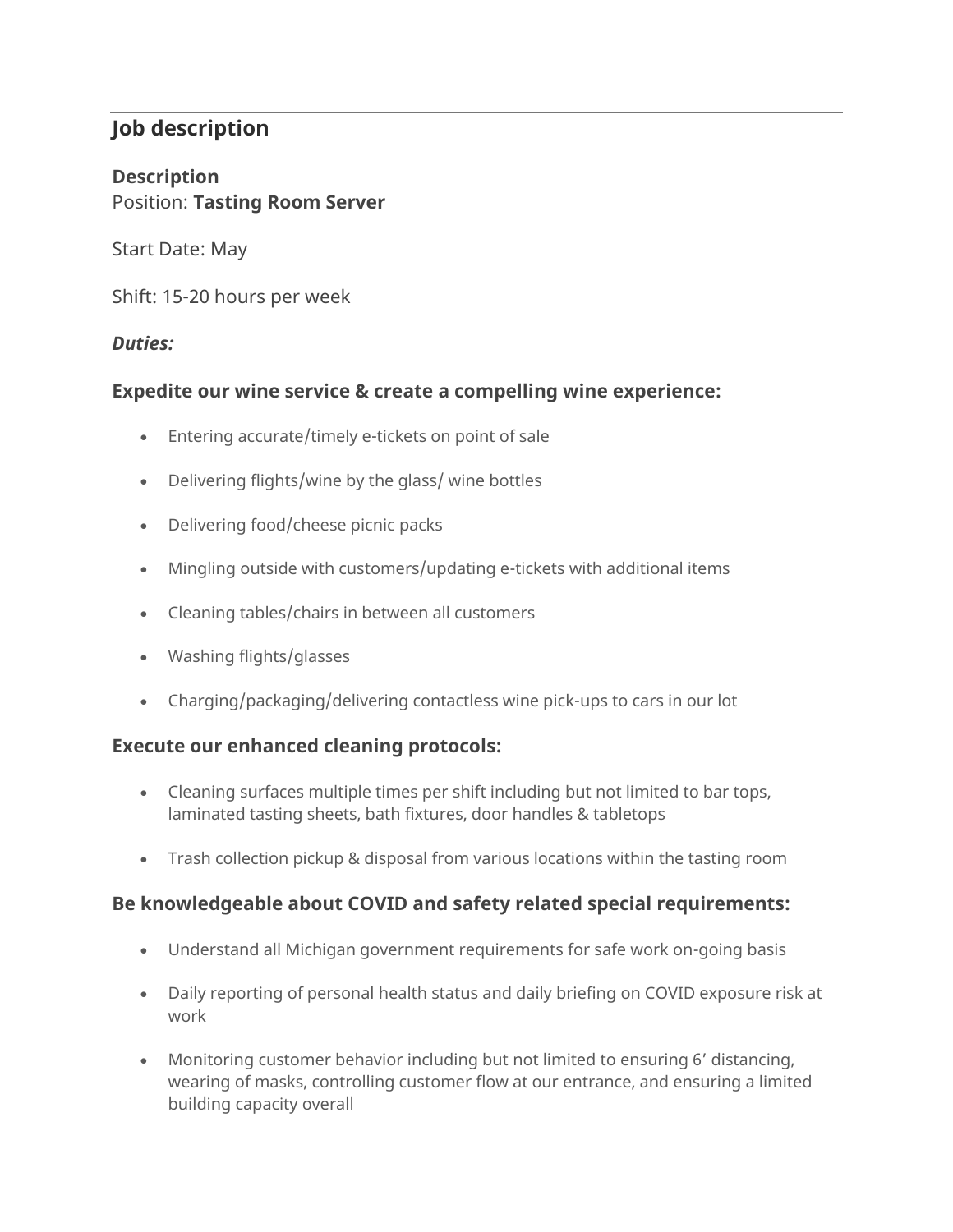#### **Required Physical Capabilities:**

- Wearing a mask correctly and continually inside & outside for an entire shift
- Ability to execute our enhanced cleaning protocols
- Walking from bar to patio to lawn on uneven surfaces successfully holding up to 6 flight glasses in carriers or multiple wine glasses/wine bottles on trays while opening patio doors
- Carrying & while returning inside tasting room with tub filled with used glass ware
- Wearing gloves when working & delivering food
- Using various disinfectants and microfiber cloths repeatedly
- Approaching customers at close proximity to deliver order and answer winery related questions
- Working a full shift spending time outside under cooler and hot & humid conditions
- Ability to lift 35 pounds (approximate weight of a case of wine)

#### **Skills & Knowledge:**

- Prior wine or waiting experience a plus
- Attention to detail, cleanliness and safety is mandatory
- Patience and customer-oriented approach is mandatory
- Excellent people and communication skills with a friendly attitude is mandatory

#### **COVID pandemic considerations:**

*Our committed policy is that employee SAFETY Comes 1st. We use physical barriers, HEPA filters,PPE, and enhanced cleaning procedures. We strictly set and enforce occupancy limits and use physical barriers to control customer flow. We require safety protocols be adhered to by our staff & customers to ensure our Safety 1st policy. Full COVID vaccination is recommended for employment.*

Job Type: Part-time

Pay: \$13.00 - \$14.00 per hour